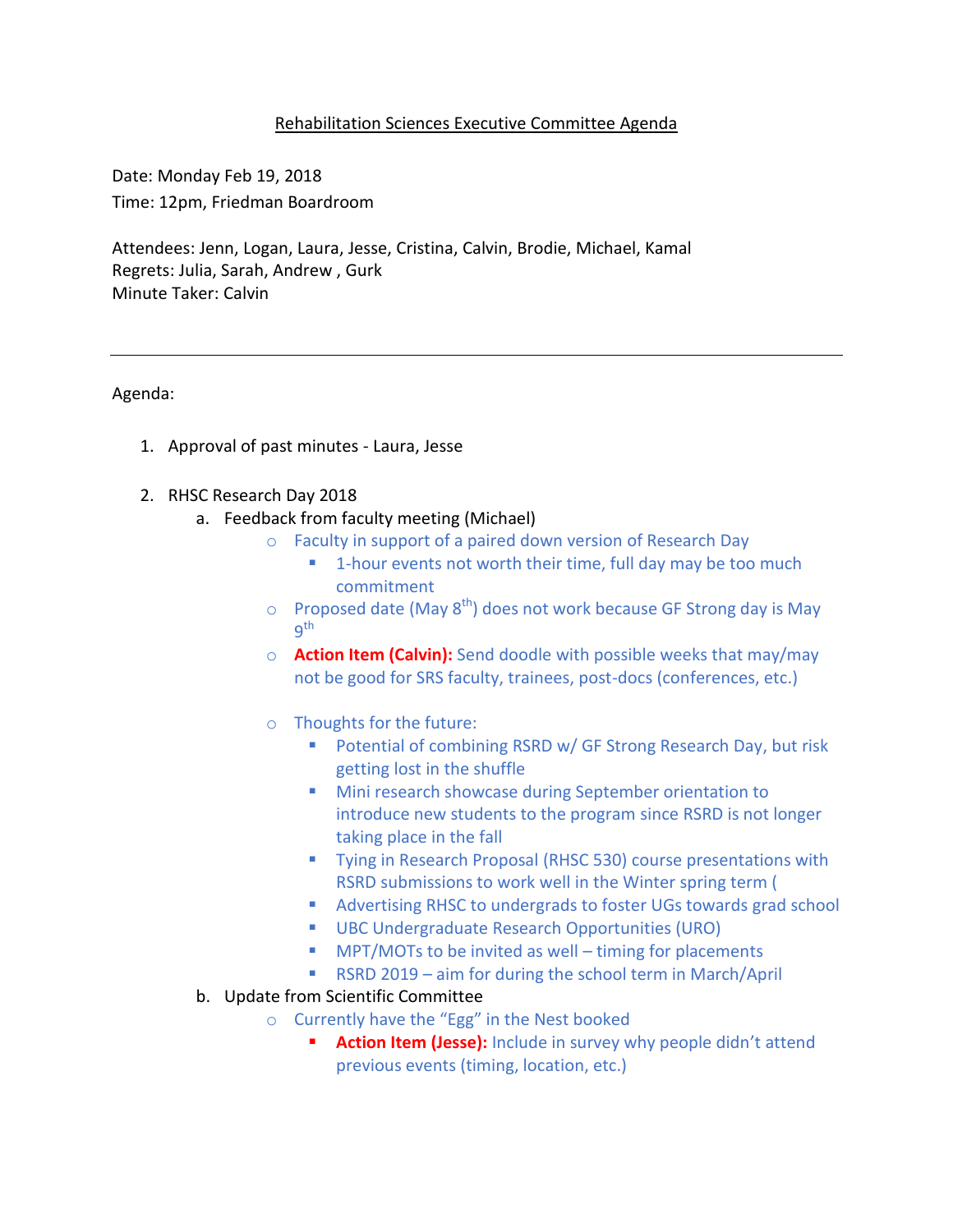- o Informal sit-down lunch at RSRD for those interested in graduate school to sit down with current students to discuss
- 3. RSEC name (Michael)
	- a. Update: feedback from faculty meeting
		- o Name change to Rehabilitation Sciences **STUDENT** Executive Committee
		- o RSEC abbreviation stays
		- o **Action Item (Andrew):** Double-check the website and change any instances of "Rehabilitation Sciences Executive Committee" to the new name
- 4. GSS representative (Jenn)
	- a. Upcoming GSS dinner on Feb 22 from 6-10pm
		- o **Laura and Cristina** to attend this Dinner
	- b. Do we want a regular RSEC representative in GSS?
		- o Tim from GSS has offered to help us create workshops
		- o Cristina interested in being the RSEC rep for GSS
- 5. Student Health Research Social event (Jenn)
	- a. Working with GRASPODS and iCORD representatives to organize a social event to be held in iCORD facility in late April, any volunteers?
		- o Potential for joint social events great networking opportunity
		- o Contact Brian Hayes from ICORD
	- b. Apply for GSS funding
		- o **Action Item (Jenn):** Connect Laura and Cristina to GRASPODS and iCORD to join efforts in applying for funding
		- o **Action Item (Jenn):** Follow-up with Annie regarding GSS funding that was gathered for the mentorship event last fall
	- c. GF Strong, Children's hospital representation
		- o **Action Item (Kamal):** Get in touch with Children's hospital student committee about how to get RSEC involved
		- o **Action Item (Brodie):** Connect Matthew Q… (Querry?) from Rehabilitation Program Work Environment Committee with Jenn

## 6. Student survey update (Jesse)

- o Jesse has survey with 5 questions
	- 1. Are you satisfied with events that have taken place in the last year(ex.)?
	- 2. Have the events been accessible to you?
	- 3. If an event were to interest you to attend, what would it look like?
	- 4. What kind of events would you like to see in the next year (ex.)?
	- 5. If you didn't go to research day, why?
	- 6. **ADD:** What are some barriers that have prevented you from attending in the past? (location, timing, no interest, etc.)
- o **Action Item (Jesse):** Touch base with with Andrew to set that up
- o From MH (now sits on UBC grad committee)